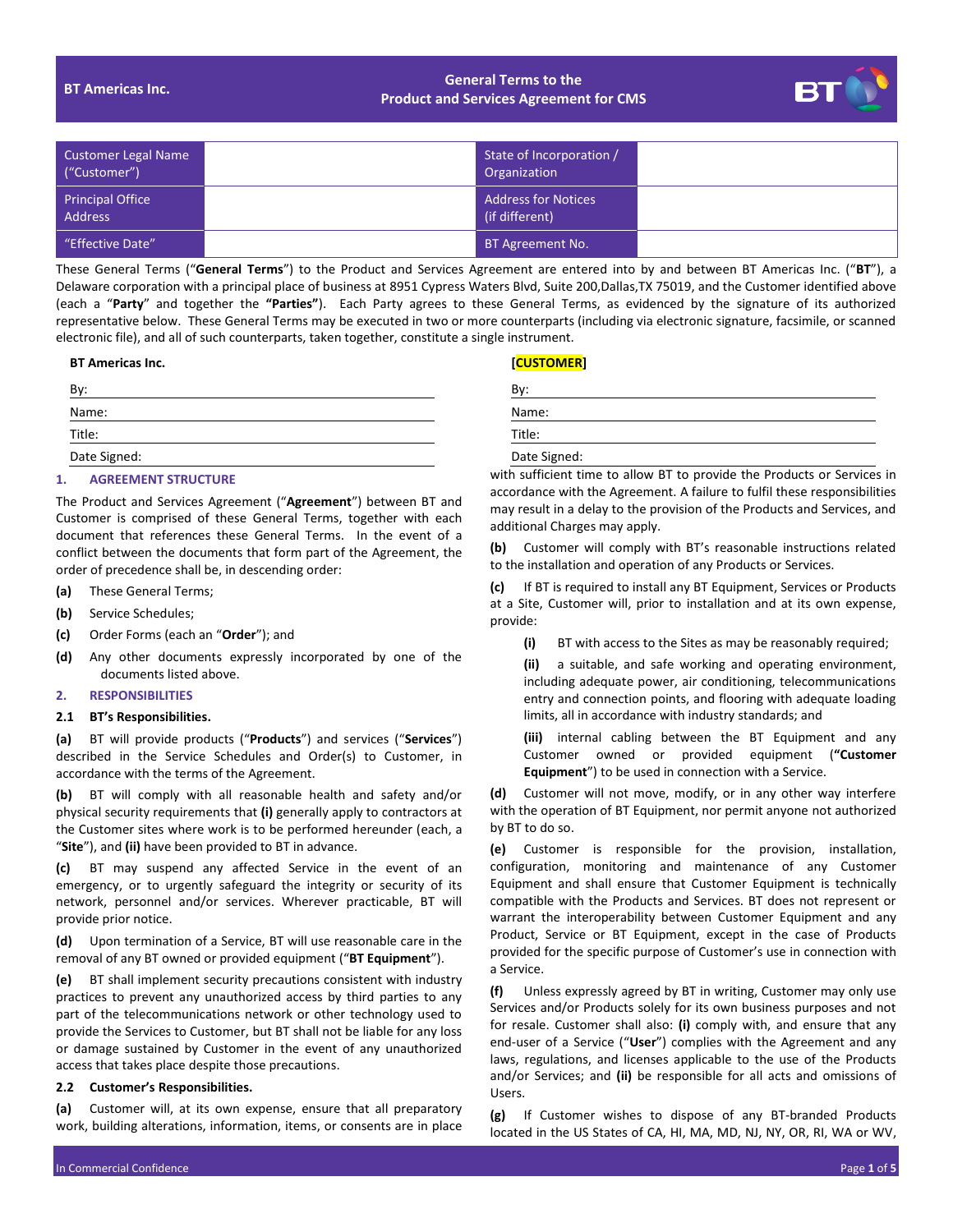# **BT Americas Inc. General Terms to the Product and Services Agreement for CMS**



it may notify BT at bt-us-customer-equip-returns@bt.com and BT will provide a quotation on disposal Charges.

**(h)** Customer shall cooperate with BT in the timely recovery of any BT Equipment upon the termination of any Service.

**(i)** If Customer materially delays or fails to perform any of its obligations under the Agreement, BT is entitled to: **(i)** excuse the performance of its obligations to the extent and for the period directly affected; **(ii)** if warranted, cancel affected Order(s) and charge Customer for any applicable cancellation Charges; and/or **(iii)** invoice Customer for any additional cost or effort that is directly and reasonably attributable to Customer's delay or failure. BT shall notify Customer of its intention to impose such Charges.

#### **3. ORDERING FROM BT**

**3.1** Orders for Products and Services may be either signed by both Parties, or submitted electronically via BT's online self-service portal. Entities controlling, controlled by, or under the common control of either Party ("**Affiliates**") may also enter into Orders adopting the terms of the Agreement for the purposes of local delivery, billing or for local regulatory purposes. In such cases, the respective Affiliates will be solely liable to each other with respect to those local Orders.

**3.2** Unless otherwise stated in an applicable Service Schedule or an Order, if Customer cancels any Order before the relevant delivery date of the Product or Service, Customer will pay all specified cancellation Charges, or if none are specified, it shall pay the third party cancellation costs (if any) charged to BT. Customer may not cancel Products that have already been ordered or shipped from a third party unless agreed by BT in writing.

# **4. CHARGES**

**4.1** Save to the extent provided to the contrary herein, all recurring and non-recurring charges ("**Charges**") relating to the Products and Services will be specified either in the applicable Service Schedule or Order.

**4.2** Customer shall pay all Charges within thirty (30) days after the date of BT's invoice without any right of set-off or counterclaim. Customer may withhold payment solely on the portion of an invoice it disputes in good faith by providing notice and details of the dispute not later than the due date of the applicable invoice. BT may add interest to any past-due undisputed amounts at a rate of 1.5% per month or the maximum rate permitted by law, whichever is lower. Disputes shall be resolved in accordance with the process set out in the Section 12 below and agreed amounts shall be paid or credited within thirty (30) days after the date of resolution. Unless provided otherwise, BT will invoice, and Customer will pay, all Charges in US Dollars. Charges are exclusive of all applicable taxes (including, but not limited to, valueadded, sales, use, and excise taxes), customs duties, and regulatory and other fees or surcharges (excluding taxes on the net income or net worth of BT), and any interest and penalties attributable to Customer (collectively, "**Taxes**"). Customer will pay all such Taxes except to the extent a valid exemption certificate is provided by Customer to BT prior to the delivery of any Products or Services.

**4.3** If payment of any Charges becomes subject to withholding, deduction, levy, or similar payment obligation (collectively "**Withholding**"), Customer will ensure that the net amount it pays to BT after all Withholdings is not less than the amount BT would have received but for the Withholding. Should Customer withhold any amounts without first grossing up its payments, or indicate that it will do so, BT may gross up its Charges to reflect such Withholding, or otherwise include such amounts on its invoices (resulting in BT being subject to tax by reference to the grossed up amount, while only receiving the net amount). At Customer's expense, Customer will furnish BT with appropriate certificate(s) from the relevant authorities confirming the amount of the Withholding.

**4.4** Should Customer initiate any change to the agreed billing arrangements, resulting in additional Taxes or Withholding costs to BT or its Affiliates that are unrecoverable, BT may adjust the Charges for the affected Products or Services accordingly.

**4.5** Should Customer fail to pay any undisputed amount when due and thereafter fail to cure that breach within ten (10) days' notice from BT, BT may suspend the affected Service until the outstanding balance then due is paid in full. If BT terminates a Service for non-payment, Customer shall also be liable for any cancellation Charges that may be due based on the timing of the termination. BT reserves the right to charge the Customer reasonable debt collection fees including associated attorneys' fees.

### **5. RISK OF LOSS OF BT EQUIPMENT AND PRODUCTS**

**5.1** Risk of loss in BT Equipment and Products will pass to Customer upon delivery at a Site, whether or not installed. Title to Products shall only pass to Customer upon full payment of the applicable Charges, provided that for any software component of the Products, Customer will be granted a license from the original equipment manufacturer ("**OEM**") as provided in the OEM end user software license agreement. With respect to any cross-border supply of Products, risk of loss will pass to Customer upon delivery to a common carrier. In no event will the carrier be deemed to be an agent of BT.

# **6. REPRESENTATIONS AND WARRANTIES.**

**6.1** Each Party warrants that it has and will maintain the necessary rights, licenses and permissions to enter into and perform its obligations under the Agreement. EXCEPT AS EXPRESSLY SET FORTH IN THE AGREEMENT, BT MAKES NO ADDITIONAL REPRESENTATIONS OR WARRANTIES OF ANY KIND OR NATURE, AND BT HEREBY DISCLAIMS ALL IMPLIED WARRANTIES, INCLUDING WITHOUT LIMITATION, ANY WARRANTY OF MERCHANTABILITY OR FITNESS FOR A PARTICULAR PURPOSE, AND ANY WARRANTIES ARISING FROM STATUTE, COURSE OF DEALING, COURSE OF PERFORMANCE, OR USAGE OF TRADE.

#### **7. CONFIDENTIALITY**

**7.1** Each Party shall keep in confidence all non-public information relating to the business, affairs, customers, suppliers, plans, strategy, processes, product information, know-how, intellectual property or trade secrets of the disclosing Party or its Affiliates, as disclosed to it by the other Party that is either marked as confidential or that a reasonable person would recognize as being confidential to the other Party ("**Confidential Information**" or "**CI**"). The recipient of the CI shall protect the CI by using the same standard of care, but not less than a reasonable standard of care, to prevent the unauthorized use, disclosure or publication of the CI as the recipient uses to protect its own CI. Further, the recipient will not disclose the CI to any third party other than, under no lesser standard of confidence, to: **(a)** its Affiliates; **(b)** its professional advisors; or **(c)** employees of its subcontractors, in each case only to those who need to know such Confidential Information to the extent reasonably necessary for their performance under the Agreement or their use of the Products or Services.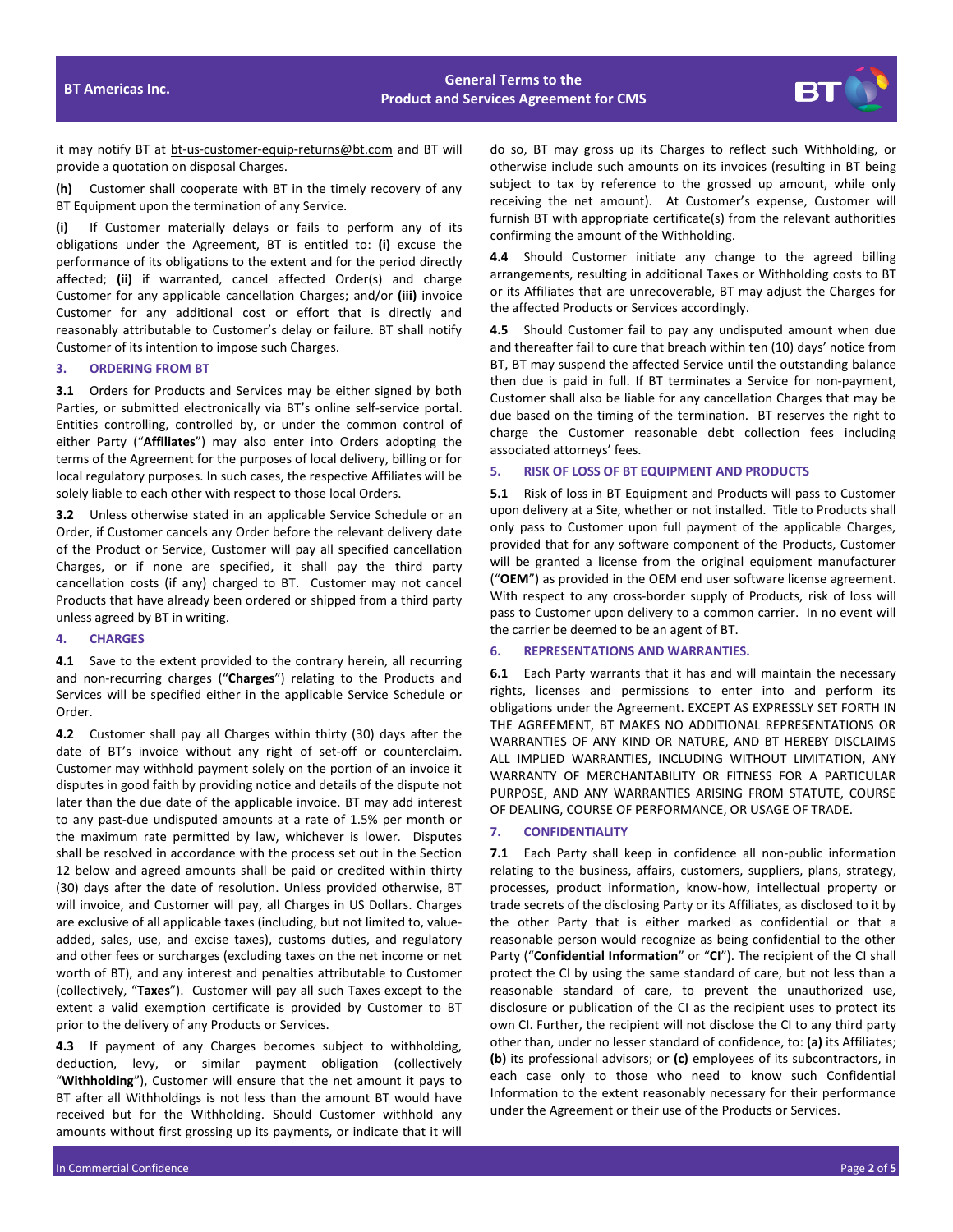

**7.2** This Section shall not apply to information that is: **(a)** in the public domain other than as a result of a breach of the Agreement; **(b)** in the possession of the receiving Party before such disclosure has taken place; **(c)** obtained from a third party who is free from any obligations of confidentiality to disclose the same; or **(d)** developed by the receiving party independently of and without access to the CI.

**7.3** If either Party receives a demand from a competent authority or court to disclose the other Party's CI, the receiving Party may comply with such demand if it has: **(a)** satisfied itself that the demand is lawful; **(b)** where possible, given the other Party as much prior notice as possible in order for the other Party to object to the demand; and **(c)** marked the required information as Confidential Information of the other Party.

**7.4** The receiving Party must comply with this Section for a period of three (3) years following the disclosure of CI to it.

**7.5** The receiving Party shall return or destroy any Confidential Information upon the written request of the disclosing Party.

**7.6** The Parties acknowledge that a violation of this Section may cause irreparable harm to the disclosing Party for which monetary damages may not be an adequate remedy, and injunctive or other interlocutory relief may accordingly be sought by the disclosing Party.

# **8. INTELLECTUAL PROPERTY RIGHTS**

**8.1** All intellectual property rights ("**IPR**") of a Party that are either pre-existing or created by a Party during its performance under the Agreement shall remain the absolute property of that Party or its licensors, unless expressly set forth to the contrary in the Agreement, or except with respect to any intellectual property deliverable created exclusively for, and solely paid for by, Customer, which is explicitly described as a "work made for hire," in which case the deliverable shall be considered, to the extent permitted by law, as a "work made for hire" pursuant to Section 101 of the U.S. Copyright Code.

**8.2** BT grants Customer a non-transferable and non-exclusive license to use, in object code form only, all software and associated documentation supplied by BT, provided that Customer complies with the terms of the Agreement. Customer will not copy, decompile, modify, or reverse engineer any software, or knowingly permit anyone else to do so, except as expressly permitted by BT in writing or otherwise provided by law. The term of any license granted by BT shall be coterminous with the term of the associated Service.

**8.3** The Agreement does not apply to any third-party software or firmware (including without limitation, any open-source software) that is licensed to Customer under a separate license agreement.

**8.4** Subject to Section 8.3, BT will indemnify Customer against thirdparty claims arising from the infringement of any third party IPR by Customer's receipt of any Services or Products, provided that: **(a)** Customer promptly notifies BT in writing of any such claim; **(b)** BT has complete control of the defense of the claim; **(c)** Customer mitigates its damages; **(d)** Customer does not make any public statement related to the claim or prejudice BT's defense of the claim; and **(e)** Customer gives BT all commercially reasonable assistance with such claim.

**8.5** BT's indemnification obligations do not apply to third-party claims arising from: **(a)** use of any BT Equipment, Products, or Services in combination with other equipment, software, or any other service not supplied by BT; **(b)** any unauthorized modification or use of a Service or Product by Customer, its agents, or a User; **(c)** content, designs or specifications supplied by or on behalf of Customer; and **(d)** failure to immediately cease any activity that gave rise to the claim following notice by BT.

**8.6** If any Product or Service becomes, or BT believes is likely to become, the subject of an IPR infringement claim, BT may, at its option and expense, either: **(a)** secure for Customer a right of continued use; **(b)** modify or replace the Product or Service so that it is no longer infringing, provided that such modification or replacement does not materially affect the performance of the Product or Service; or **(c)** cease provision of the Product or Service and refund any unapplied, pre-paid Charges.

**8.7** This Section sets out Customer's sole and exclusive remedies for claims of intellectual property rights infringement.

#### **9. TERMINATION**

**9.1** Unless otherwise agreed, Customer may terminate a Service at any time by giving ninety (90) days' prior notice provided that Customer pays BT all outstanding Charges, and all applicable cancellation or early termination Charges as set out in the applicable Service Schedule or Order.

**9.2** Either Party may terminate an affected Service upon notice if: **(a)** the other Party commits a material breach related to a Service and fails to cure it within thirty (30) days after the non-breaching Party has provided notice of the breach; **(b)** a force majeure event prevents the other Party from performing its obligations (other than payment obligations) for at least thirty (30) consecutive days; **(c)** a governmental or regulatory body with competent jurisdiction determines that the provision or use of a Service or Product is unlawful; or **(d)** any of the regulatory authorizations required for the Service are withdrawn or are no longer valid.

**9.3** A Party may immediately terminate the Agreement if: **(a)** the other Party commits a material breach of the Agreement that has a material and adverse effect on the Agreement as a whole and fails to cure it within thirty (30) days after the non-breaching Party has provided notice of the breach; or **(b)** the other Party is the subject of a bankruptcy order, or becomes unable to pay its debts as they fall due, or becomes insolvent, or enters into any arrangement or composition with or assignment for the benefit of its creditors, or has material assets that become the subject of any form of seizure, or goes into liquidation, either voluntary (other than for solvent reconstruction or amalgamation) or compulsory, or has a receiver or administrator appointed over its material assets (or the equivalent of any such events).

#### **10. LIMITATION OF LIABILITY**

**10.1** NEITHER PARTY EXCLUDES OR RESTRICTS IN ANY WAY: **(A)** LIABILITY FOR DEATH OR PERSONAL INJURY RESULTING FROM ITS OWN NEGLIGENCE; **(B)** LIABILITY FOR WILLFUL MISCONDUCT (OR THAT OF ITS EMPLOYEES OR AGENTS ACTING IN THE COURSE OF THEIR EMPLOYMENT OR AGENCY); **(C)** LIABILITY FOR FRAUDULENT MISREPRESENTATION; **(D)** LIABILITY FOR BREACH OF CONFIDENTIALITY (EXCLUDING LIABILITY FOR ANY LOSS OF PERSONALLY IDENTIFIABLE INFORMATION); OR **(E)** INDEMNIFICATION FOR INFRIGNEMENT OF THIRD PARTY INTELLECTUAL PROPERTY RIGHTS UNDER SECTIONS 8.4 AND 8.5.

**10.2** SUBJECT TO SECTION 10.1, NEITHER PARTY SHALL BE LIABLE TO THE OTHER, WHETHER IN CONTRACT, TORT, UNDER STATUTE, OR OTHERWISE, HOWSOEVER ARISING OUT OF OR RELATED TO THE AGREEMENT, FOR ANY: **(A)** LOSS OF PROFIT, BUSINESS, GOODWILL OR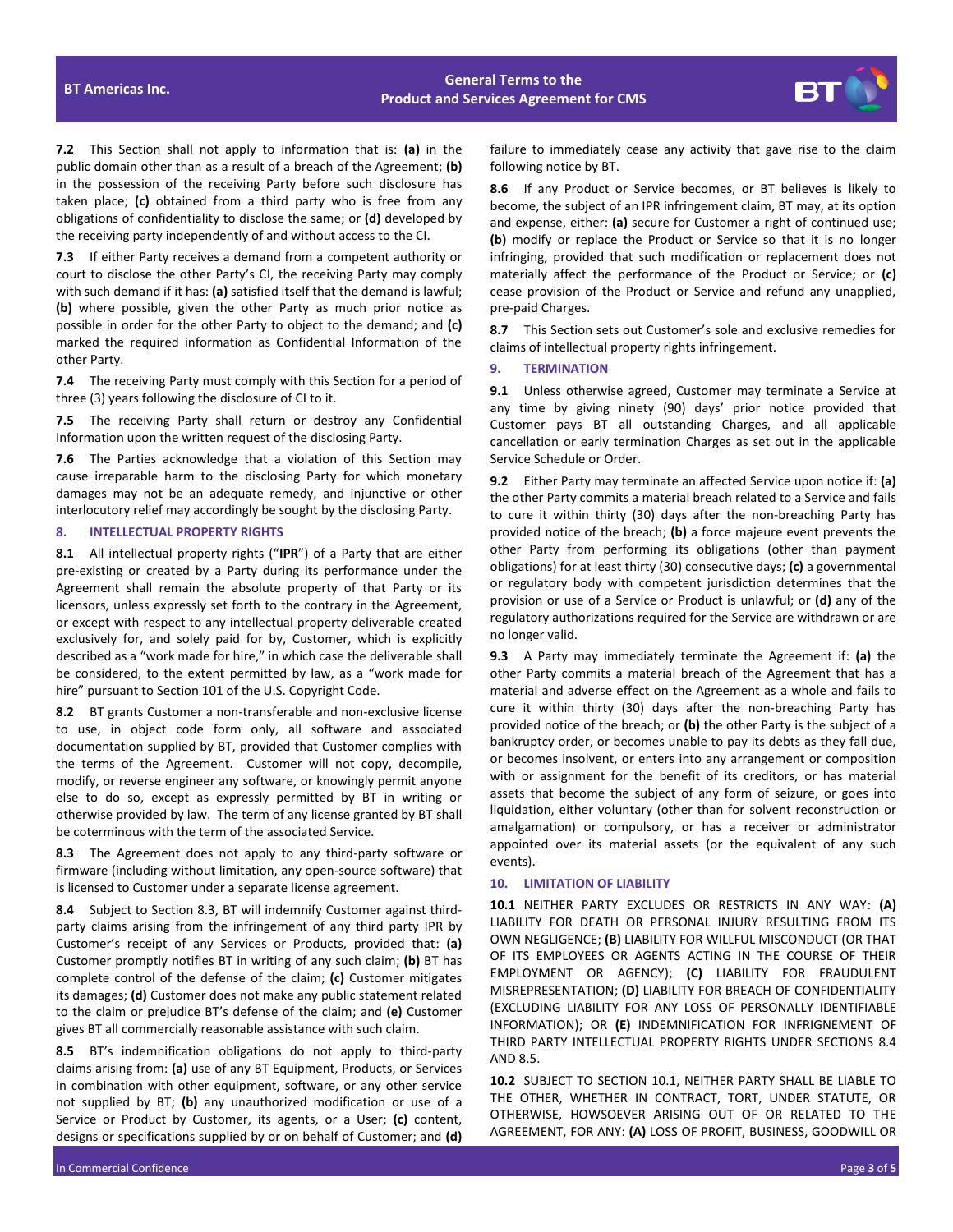

REVENUE; **(B)** LOSS OF ANTICIPATED SAVINGS, BUSINESS INTERRUPTION, ADDED CUSTOMER RELATIONSHIP MANAGEMENT COSTS, PAYMENTS TO THIRD PARTIES, ADDITIONAL REGULATORY OR COMPLIANCE COSTS, WASTED TIME, WASTED EXPENDITURE, OR LOSS, DESTRUCTION, OR CORRUPTION OF DATA; **(C)** SPECIAL, INDIRECT, OR CONSEQUENTIAL LOSS OR DAMAGE WHATSOEVER; AND/OR **(D)** LOSS ARISING FROM THE TRANSMISSION OF VIRUSES, IN EACH INSTANCE WHETHER OR NOT A PARTY WAS ADVISED IN ADVANCE OF THE POSSIBILITY OF ANY SUCH LOSSES OR DAMAGES.

**10.3** SUBJECT TO SECTIONS 10.1 AND 10.2, THE LIABILITY OF EITHER PARTY TO THE OTHER, WHETHER IN CONTRACT, TORT, UNDER STATUTE, OR OTHERWISE, HOWSOEVER ARISING OUT OF OR RELATED TO THE AGREEMENT SHALL BE LIMITED TO PROVEN DIRECT DAMAGES NOT TO EXCEED: **(A)** FOR ANY ONE EVENT OR SERIES OF CONNECTED EVENTS, THE GREATER OF \$250,000 OR THE TOTAL NET PAYMENTS PAID BY CUSTOMER FOR THE APPLICABLE PRODUCTS AND/OR SERVICES DURING THE TWELVE (12) MONTHS IMMEDIATELY PRECEDING THE MONTH IN WHICH THE EVENT (OR LAST EVENT FOR A SERIES OF CONNECTED EVENTS) OCCURRED; AND **(B)** IN THE AGGREGATE DURING ANY TWELVE (12) MONTH PERIOD, THE GREATER OF \$500,000 OR THE TOTAL NET PAYMENTS PAID BY CUSTOMER FOR ALL CHARGES INCURRED FOR ALL PRODUCTS AND SERVICES UNDER THE AGREEMENT DURING THE IMMEDIATELY PRECEDING TWELVE (12) MONTH PERIOD.

**10.4** In the event of liability for any loss of personally identifiable information the following costs shall be recoverable as direct damages: **(a)** reasonable costs of notifications, **(b)** government fines or penalties resulting from such loss, and **(c)** reasonable costs associated with credit monitoring services that are reasonably deemed appropriate.

**10.5** Service credits are the sole and exclusive monetary remedy for any failure to meet an applicable service level target.

### **11. FORCE MAJEURE**

**11.1** Neither Party shall be liable for any failure or delay in the performance of its obligations caused by or resulting from acts or events outside of its reasonable control, including but not limited to, severe weather, flood, landslide, earthquake, storm, lightning, fire, subsidence, epidemic, acts of terrorism, biological warfare, outbreak of military hostilities (whether or not war is declared), riot, explosions, strikes or other labor unrest, civil disturbance, sabotage, or expropriation by governmental authorities. The Party experiencing a force majeure event will provide prompt notice to the other Party. A force majeure event affecting Customer shall not excuse it from its obligations to pay invoices when due, nor shall Customer pay for Products or Services not provided to it due to a force majeure event affecting BT.

# **12. DISPUTE RESOLUTION**

The Parties will work in good faith to resolve any dispute amicably. The Parties will first attempt to resolve a dispute at an operational level within thirty (30) days of the date one Party notifies the other of such dispute. If the dispute is unresolved at that level within that period, the Parties' representatives at Vice-President level or above shall then meet within a further period of two (2) weeks, or as otherwise agreed between the Parties, to seek to resolve the dispute. If the Parties are then unable to resolve the dispute at this executive level within thirty (30) days, either Party shall have the right to pursue all available legal or equitable remedies available to it. Nothing shall preclude either

Party from seeking equitable relief at any time in a court of competent jurisdiction in the event that a risk of irreparable harm to that Party exists and no appropriate remedy for such harm exists at law.

# **13. NOTICES**

All notices given under the Agreement shall be in writing and shall either be sent by prepaid post or courier delivery to the other Party at the address provided in these General Terms, or such other address as may be communicated from time to time in writing. Notices given under the Agreement are deemed to have been received: **(a)** if sent by prepaid post, three (3) business days after and including the date of postage, or **(b)** if sent by courier, upon the day the courier delivery package is signed for, and if that day is not a business day, upon the next business day.

# **14. ASSIGNMENT/SUBCONTRACTING**

**14.1** Either Party may assign all or any part of the Agreement at any time: **(a)** to any Affiliate that can sufficiently discharge the Party's obligations under the Agreement; or **(b)** in the event of a merger or acquisition of all or substantially all of the assets of the Party, in each case subject to it providing prior notice of such assignment. Any assignment to a party other than that set forth above requires the prior written agreement of the other Party. Any assignment in violation of this Section shall be void.

**14.2** The Agreement will be binding on, and inure to the benefit of, the Parties and their successors and permitted assigns.

**14.3** BT may subcontract or delegate the performance of any of its obligations hereunder without Customer's consent. Customer agrees that it may need to interact directly with any BT subcontractor for the purposes of, without limitation, ordering, provisioning, or maintaining the Products or Services as directed by BT. References to "BT" shall be interpreted as including a reference to subcontractors where BT has contracted with a subcontractor to perform all or any part of the Services. For the avoidance of doubt any BT subcontractor shall not have any rights or obligations under the Agreement, and Customer shall look solely to BT for the performance of its subcontractors hereunder.

**14.4** Customer acknowledges that in some countries or regions a Product or Service must be provided by a local BT Affiliate for regulatory reasons and, therefore, the relevant Service will be assigned to that Affiliate.

# **15. GOVERNING LAW AND JURISDICTION**

**15.1** The validity, interpretation and performance of the Agreement will be governed by the laws of the State of New York, USA, excluding its conflict-of-laws provisions, and further excluding the United Nations Convention on Contracts for the International Sale of Goods. The Parties irrevocably agree that the exclusive jurisdiction and venue of any proceeding, suit or action arising out or in connection with the Agreement shall be the state courts of the State of New York or the United States District Court for the Southern District of New York and each Party submits itself to the exclusive jurisdiction and venue of such courts (and no other courts). To the extent permitted by law, each Party hereby irrevocably waives its respective right to trial by jury in any action or proceeding arising out of or relating to the Agreement.

**15.2** If any action or proceeding is commenced to enforce or interpret any of the provisions of the Agreement, the prevailing party in any such action or proceeding shall be entitled to recover its reasonable attorneys' fees, expert witness fees, costs of suit and expenses, in